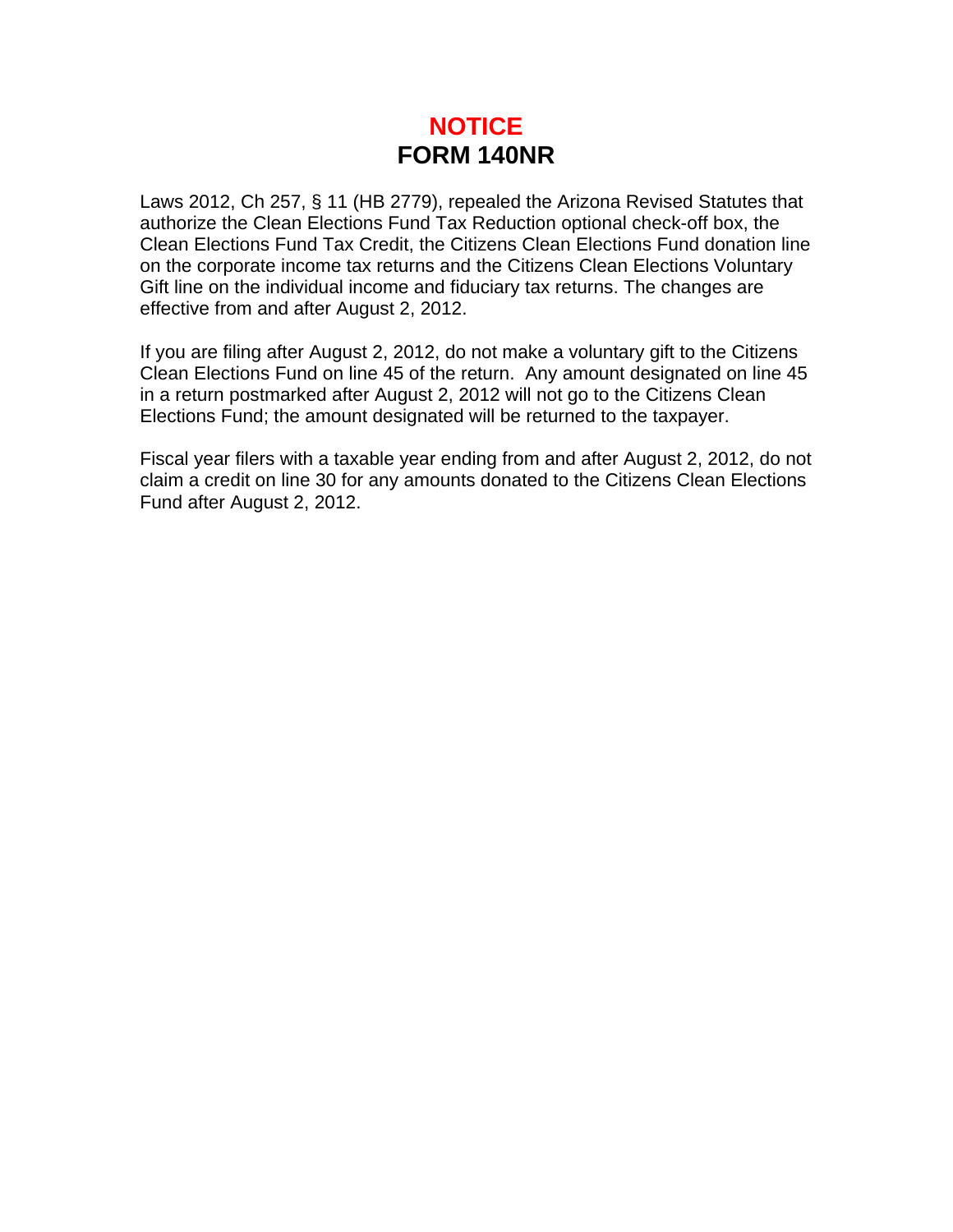### **Nonresident Personal Income Tax Return ARIZONA FORM**  $\sum_{\text{Recall}}$   $\sum_{\text{Recall}}$   $\sum_{\text{Recall}}$   $\sum_{\text{Recall}}$   $\sum_{\text{Recall}}$   $\sum_{\text{Recall}}$   $\sum_{\text{Recall}}$   $\sum_{\text{Recall}}$   $\sum_{\text{Recall}}$   $\sum_{\text{Recall}}$   $\sum_{\text{Recall}}$   $\sum_{\text{Recall}}$   $\sum_{\text{Recall}}$   $\sum_{\text{Recall}}$   $\sum_{\text{Recall}}$   $\sum_{\text{Recall}}$   $\sum_{\text{Recall}}$   $\sum_{\text{Recall}}$   $\sum_{\$ **82F Check box 82F if filing under extension N O T I C E ARESERVED AND INITIAL RESERVED AND INITIAL RESERVED AND TO A RESERVED AND RESERVED AND A RESERVED AND RESERVED AND A RESERVED AND A RESERVED AND RESERVED AND RESERVED AND RESERVED AND RESERVED AND RESERVED AND**

CALENDAR YEAR Print **Calculate** 

Reset

 $\overline{\phantom{0}}$ 

| If you are viewing this filling in the white field doesn't seem to calculate, contained                                                                                                                                                                                                                                                                                                                                                                                                                                                                                        | NOTICE: Yellow fields are Read-Only.<br>You can not enter data in the yellow fields.<br>They calculate as you enter data in the white<br>lfields.<br>If the field doesn't seem to calculate, continue<br>this is NOT a convergence of the GREEN buttons to move around the form. |
|--------------------------------------------------------------------------------------------------------------------------------------------------------------------------------------------------------------------------------------------------------------------------------------------------------------------------------------------------------------------------------------------------------------------------------------------------------------------------------------------------------------------------------------------------------------------------------|----------------------------------------------------------------------------------------------------------------------------------------------------------------------------------------------------------------------------------------------------------------------------------|
| MPORTANT - Please Read<br>This form is provided in a fill-in-format.<br>- When this form is printed using the PRINT button on the upper right<br>corner of this return, a two dimensional (2D) barcode is generated that<br>includes the data entered in this form.<br>Using a 2D barcode vastly speeds up processing your return.<br>Do NOT handwrite any data on the form other than your signature(s).<br>Use the PRINT button on this form to print your return.<br>- Use the BLACK ink setting of your printer to print this return. Do not use<br>the color ink setting. | Income<br><b>Additions</b><br><b>Subtractions</b><br>П<br>□<br><b>Select Personal Exemptions</b><br>O<br>X&Y Tax Table<br>pleted return:                                                                                                                                         |
| click on the PRINT but<br><b>Clicking the PRINT button</b>                                                                                                                                                                                                                                                                                                                                                                                                                                                                                                                     | Use Tax Worksheet<br>No Withholding? Click this button<br>$\Omega$                                                                                                                                                                                                               |
| will perform the calculations<br><b>E</b> ast time and<br>update the barcode.                                                                                                                                                                                                                                                                                                                                                                                                                                                                                                  |                                                                                                                                                                                                                                                                                  |
| NOTICH<br>1250 v2                                                                                                                                                                                                                                                                                                                                                                                                                                                                                                                                                              |                                                                                                                                                                                                                                                                                  |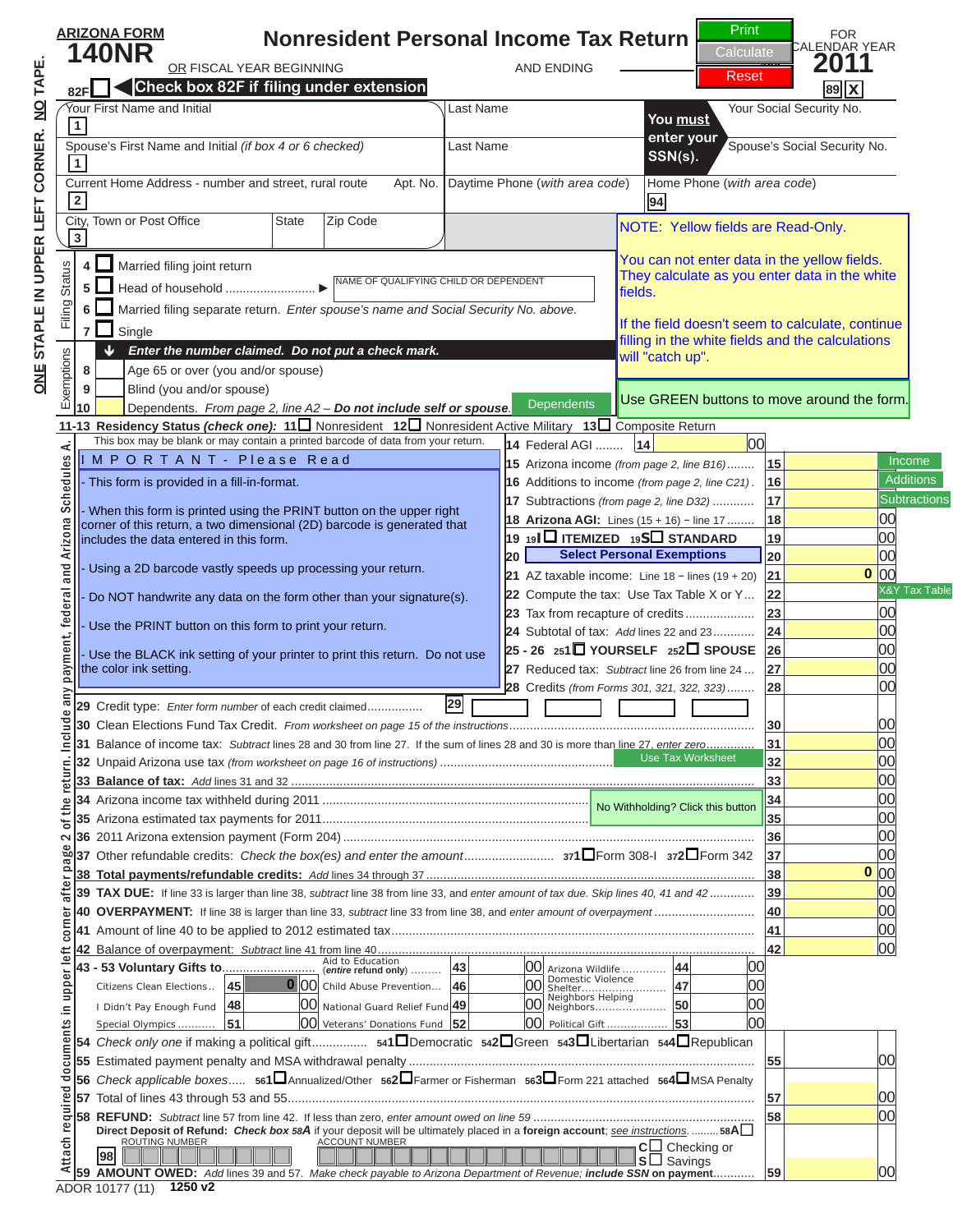# **PART A: Dependents - do not list yourself or spouse A2** *Enter total number of persons listed in A1* here and on the front of this form, box 10..............................................TOTAL **A2 A3 a** Enter the names of the dependents listed above who do not qualify as your dependent on your federal return: N O T I C E N O T I C E



**0**

**0**

**2011 FEDERAL** Amount from Federal Return **2011 ARIZONA**  $\blacksquare$ **B4** *Check box B4* if married and you are the spouse of an active duty military member who are viewing inis If you are viewing this message, **B6** Interest ........................................................................................................................................ **B6** 00 00 **B7** Dividends ..................................................................................................................................... **B7** 00 00 this is NOT a complete return. **B9** Business income (or loss) *from federal Schedule C* ................................................................... **B9** 00 00

**C19** Total depreciation included in Arizona gross income ........................................................................................................... **C19** 00 **C20** Other additions to income. *See instructions and attach your own schedule* ............................................................................... **C20** 00 To print a completed return: **The front of the form on line 16 PART D: Subtractions from Income D22** Exemption: Age 65 or over. *Multiply* the number in box 8, page 1, by \$2,100 ......................................... **D22** 00 **D23** Exemption: Blind. *Multiply* the number in box 9, page 1, by \$1,500......................................................... **D23** 00 **Click on the PRINT button** 

**D26** *Multiply line D25 by the percentage on line B17, and enter the result* ................................................................................ **D26** 00

**B17 Arizona percentage:** *Divide* line B16 by line B15, and *enter the result (not over 100%)* .............................................................. **B17** %

**D28** Arizona state lottery winnings included on line B12 in the ARIZONA column (up to \$5,000 only) ...................................... **D28** 00 **D29** Agricultural crops contributed to Arizona charitable organizations ...................................................................................... **D29** 00 Clicking the PRINT button **D31** Other subtractions from income. *See instructions and attach your own schedule* ...................................................................... **D31** 00 **D32 Total:** *Add lines D26 through D31. Enter here and on the front of this form, line 17* .................................................................. **D32** 00 **Part E: Last Name(s) Used in Prior Years** *– if different from name(s) used in current year* I have read this return and any attachments with it. Under penalties of perjury, I declare that to the best of my knowledge and belief, they are true, correct and complete. Declaration of preparer (other than taxpayer) is based on all information of which preparer has any knowledge. one last time and update the barcode. PAID PREPARER'S SIGNATURE DATE FIRM'S NAME (PREPARER'S IF SELF-EMPLOYED) will perform the calculations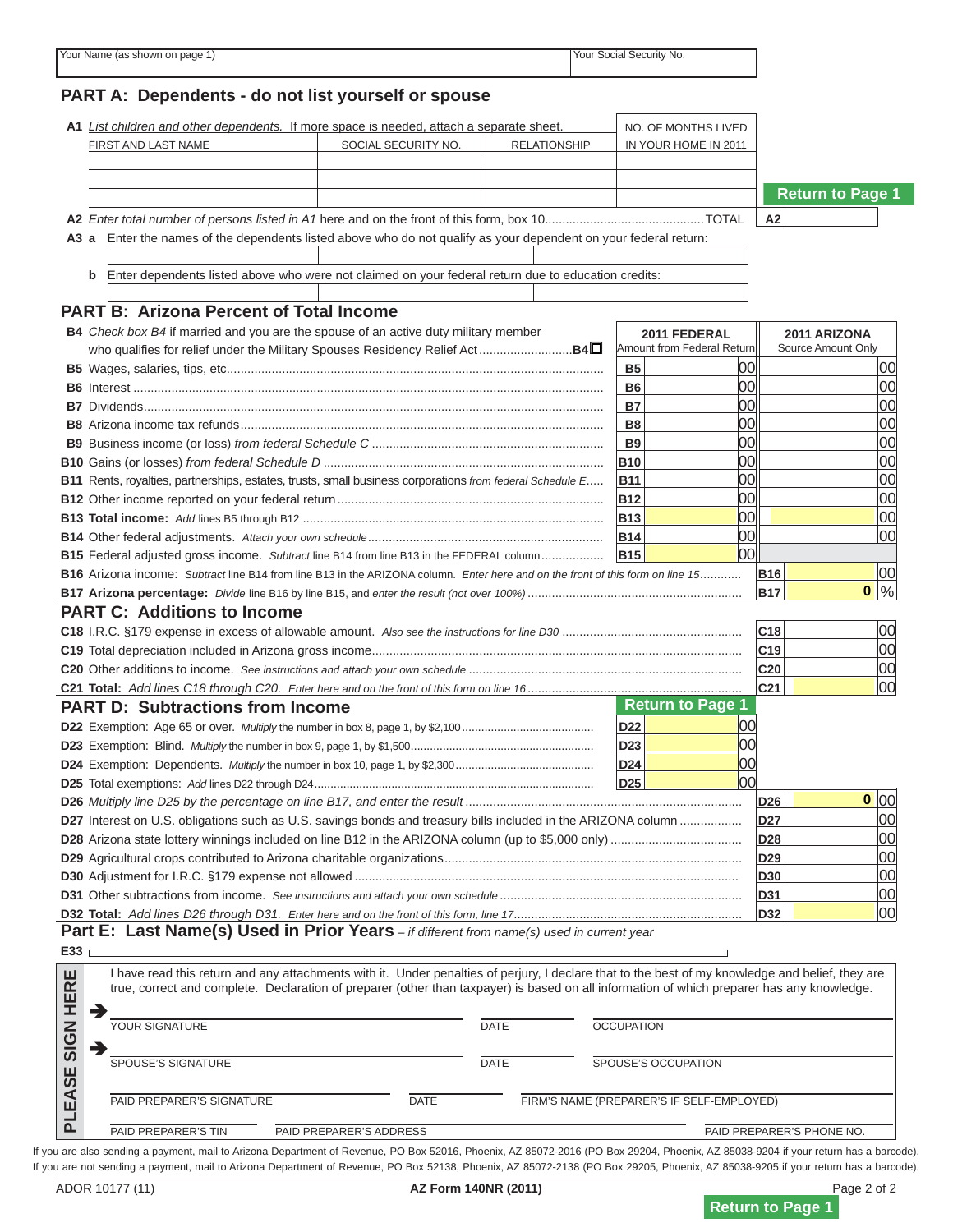#### **Print Tax Tables X & Y**

Form 140NR

## **2011 Arizona Tax Tables X and Y For Form 140NR**

**Return to Page 1**

#### **Table X** - **Use Table X if your filing status is Single or Married Filing Separate (a)**  If taxable income from Form 140NR, page 1, line 21 is: **Over But Not over (b)**  Enter the amount from Form 140NR, page 1, line 21 **(c)**  Multiply the amount entered in column (b) by **(d)**  Enter the result **(e) Subtract (f)**  Your tax. Round the result and enter this amount on Form 140NR, page 1, line 22 \$0 \$10,000  $X$  .0259 =  $0.00 =$ \$10,000 \$25,000  $X$  .0288 =  $-$  \$ 29.00  $=$ \$25,000 \$50,000  $X$  .0336 =  $-$  \$ 149.00  $=$ \$50,000 \$150,000  $X \t .0424 =$  $$ 589.00$ \$150,000 and over  $X = .0454 =$  $-$  \$ 1,039.00 =

**Return to Page 1**

| Table Y - Use Table Y if your filing status is Married Filing Joint or Head of Household |                                                                        |                                                            |   |                                                             |     |                     |  |              |          |                                                                                                |
|------------------------------------------------------------------------------------------|------------------------------------------------------------------------|------------------------------------------------------------|---|-------------------------------------------------------------|-----|---------------------|--|--------------|----------|------------------------------------------------------------------------------------------------|
|                                                                                          | (a)                                                                    | ( <b>b</b> )                                               |   | (c)                                                         |     | (d)                 |  | (e)          |          | (f)                                                                                            |
| page 1, line 21<br>Over                                                                  | If taxable income<br>from Form 140NR,<br>is:<br><b>But</b><br>Not over | Enter the amount<br>from Form<br>140NR, page 1,<br>line 21 |   | Multiply<br>the<br>amount<br>entered in<br>column (b)<br>by |     | Enter the<br>result |  | Subtract     |          | Your tax.<br>Round the result<br>and enter this<br>amount on<br>Form 140NR.<br>page 1, line 22 |
| \$0                                                                                      | \$20,000                                                               |                                                            | X | .0259                                                       | $=$ |                     |  | 0.00         | $\equiv$ |                                                                                                |
| \$20,000                                                                                 | \$50,000                                                               |                                                            | X | .0288                                                       | $=$ |                     |  | \$.<br>58.00 | $=$      |                                                                                                |
| \$50,000                                                                                 | \$100,000                                                              |                                                            | X | .0336                                                       | $=$ |                     |  | \$<br>298.00 | $=$      |                                                                                                |
| \$100,000                                                                                | \$300,000                                                              |                                                            | X | .0424                                                       | $=$ |                     |  | \$1,178.00   | $=$      |                                                                                                |
| \$300,000                                                                                | and over                                                               |                                                            | X | .0454                                                       | $=$ |                     |  | \$2,078.00   | $\equiv$ |                                                                                                |
|                                                                                          |                                                                        |                                                            |   |                                                             |     |                     |  |              |          | <b>Return to Page 1</b>                                                                        |